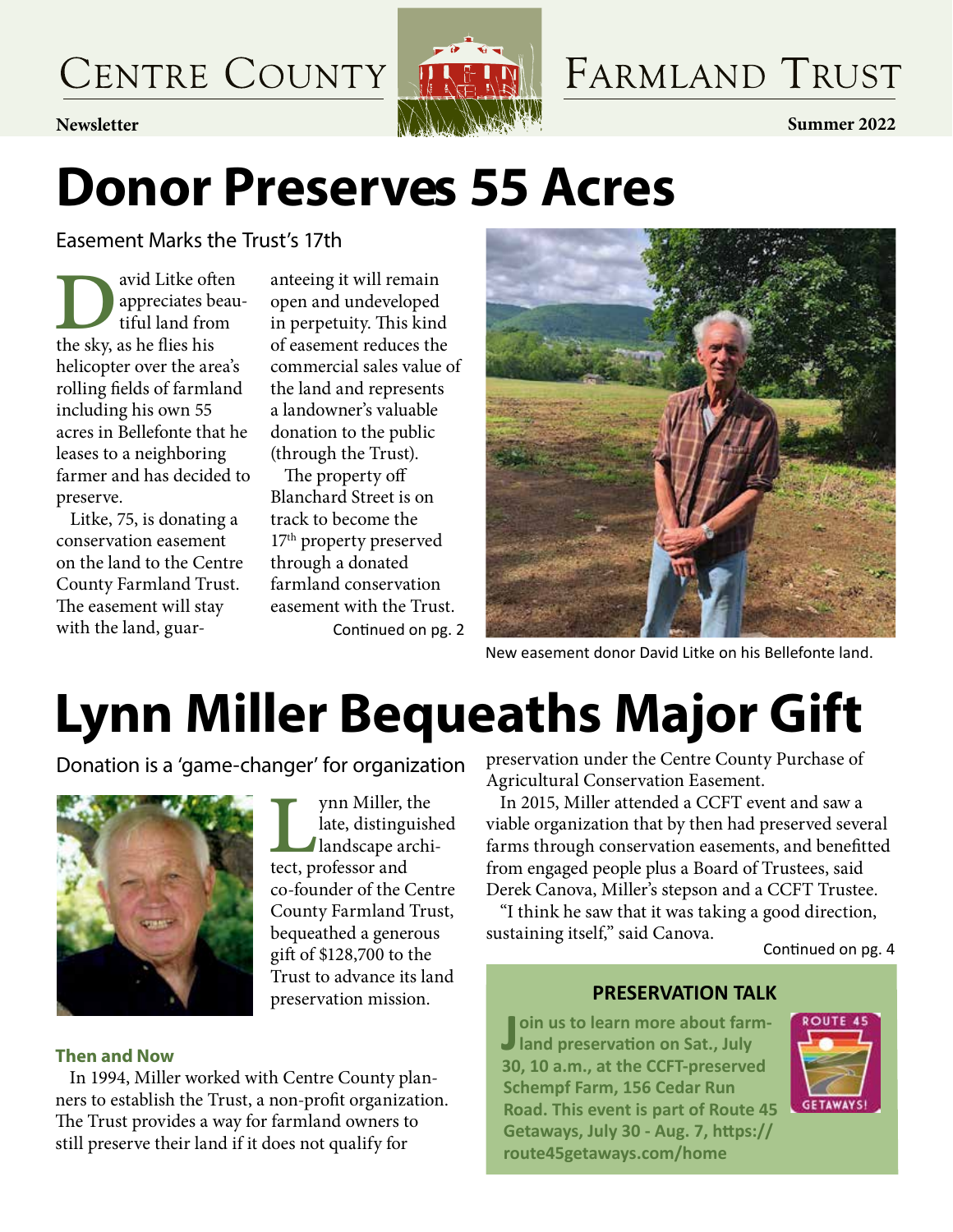### **Land to be Preserved** *(cont.)*

The Trust pays the costs of securing the easement then will hold, steward and enforce the easement into the future.

#### **Access to Good Farmland**

"You don't get it any better than this," said Litke, standing among his fields on a sunny May afternoon with views of mountain ridges, a water tower and nearby rooftops. "You're out in the country and you're a mile from the grocery store."

He is concerned about farmers having access to land suitable for farming and wants to see his fields continued to be farmed, rather than be developed into houses or apartment buildings. Housing developments border his land to the Northwest and South. Farm fields border Litke's land to the Northeast and East.

Litke is the owner of the Polarblast sand-blasting company, which does industrial cleaning and painting of steel surfaces. He grew up in State College and has lived at the property for 54 years. His adjoining home and house-lot are not included in the conservation easement.

Litke served in the U.S. Air Force in Vietnam as an air evacuation medic. He built his own helicopter from a kit and obtained his pilot's license. Privacy and securing a buffer from homes are also reasons Litke has decided to preserve the land. He enjoys watching the visiting deer and black bear.

#### **Legacy**

"This is a wonderful piece of land, and we are proud to facilitate this important conservation easement," said Dan Guss, president of the Farmland Trust. "People living in this densely developed area will be able to forever enjoy having beautiful, open land nearby. The land will also continue to be available as an invaluable resource for agricultural production."

The Farmland Trust works with landowners to secure agricultural conservation easements, which are tailored to the unique characteristics of landowners.

The Trust holds agricultural conservation easements on 16 preserved farms and 1,428 acres — to become 17 preserved farms and 1,483 acres when Litke's gift of good land is complete.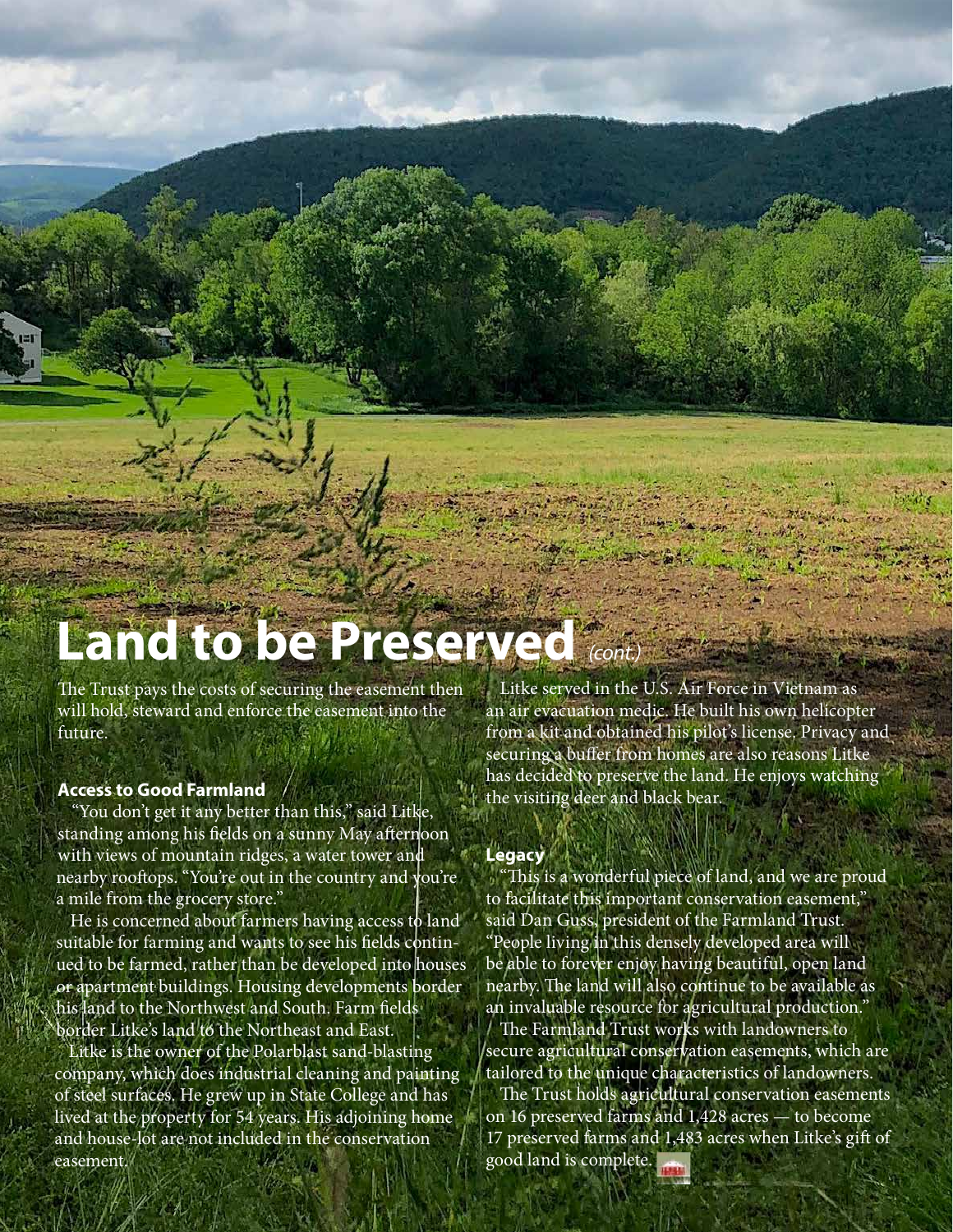

David Litke, in his cornfield on the 55 acres of land he is preserving (below) in Bellefonte by donating a conservation easement.

The ridge view (right) from the top of the gently sloping cornfield.



### THANK YOU!

 $\prod_{\text{Thank}}$ he Centre County Farmland Trust thanks supporters of farmland preservation for your generous support.

Thank you to the 82 unique donors of the Centre Gives, 36-hour online giving event, May 10-11. CCFT raised more than \$7,000.

Also in May, the Trust was awarded a grant from the Hamer Foundation.

Thank you to the Hamer Foundation for their generous investment in a three-year capacity-building grant to help with the

CCFT's need for professional and administrative expertise.

In celebration and appreciation for this tremendous support for farmland preservation — plus Lynn Miller's gift and David Litke's easement donation — CCFT is hosting an appreciation event at 814 Cider Works on June 21 for donors, landowners and partners.

Because of your support, we can preserve land. We can't wait to thank and celebrate the **Gift of Good Land** with many people from our CCFT community.